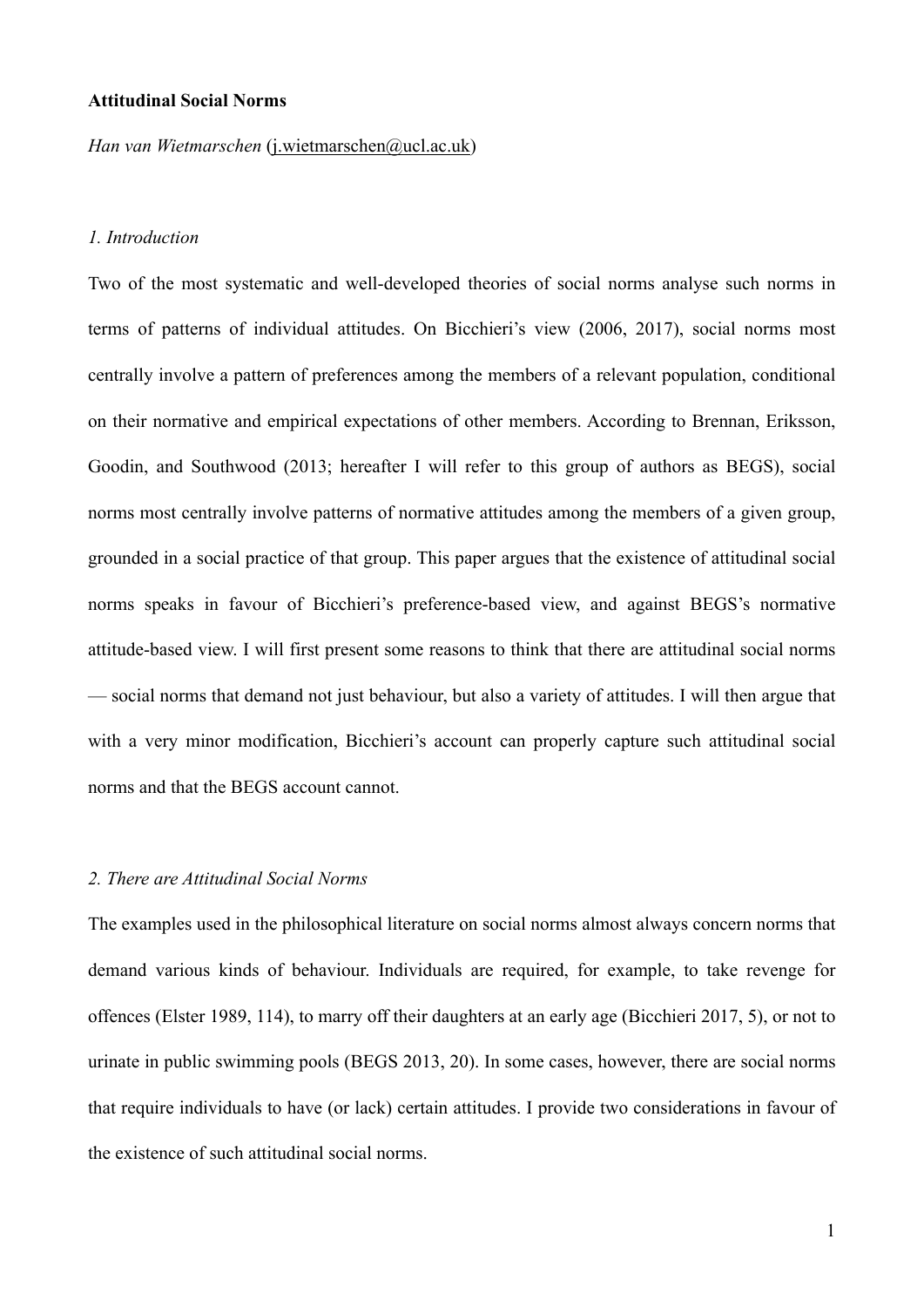The first is that social norms are norms and, further, that other norms commonly and relatively uncontroversially place demands on the attitudes of individuals. Epistemic norms, for example, may require that individuals believe in accordance with their evidence. Norms of practical rationality may demand that we intend the believed necessary means to our ends. In criminalising attempts, legal norms proscribe sets of things that include the intention to commit certain crimes (see Yaffe 2010). Social norms have a number of features that set them apart from other norms, but they are nonetheless norms. Consequently, absent a positive argument to the contrary, it would seem that social norms can make demands on people's attitudes as well as their behaviour.

 The second consideration is that we can give examples of social norms that require individuals to have certain attitudes. Consider the phenomenon of grief. In many groups there are social norms that require people to grieve in response to the death of certain persons such as relatives, loved ones, or heads of state. Failing to grieve for such persons may result in the disapproval of other members of the group, and perhaps in other sanctions. Grief is a complex phenomenon, and I'm not supposing that it simply *is* an attitude; grieving for a person may also involve a variety of behaviours. However, grief involves attitudinal components as well. Nussbaum, for example, takes grief to involve a eudaimonistic judgment (2001, 76) and Prinz a valenced perception of bodily changes (2004). Further examples can easily be given, including social norms requiring anger, shame, or love (for one's children, for example).

 One might challenge this argument and deny that social norms ever require grief. One could acknowledge that grief consists in both behaviour and attitudes, but hold that the demands placed on individuals by social norms are always limited to the behavioural components. As long as you wear black, slump your shoulders, don't get remarried too soon, and so on, you have thereby complied with the applicable social norms regardless of your motivations and regardless of how you think or feel. Such social norms, we might say, merely demand that people *act as if* they grieve. Such social norms are perfectly possible. It seems factually mistaken, however, to think that social norms are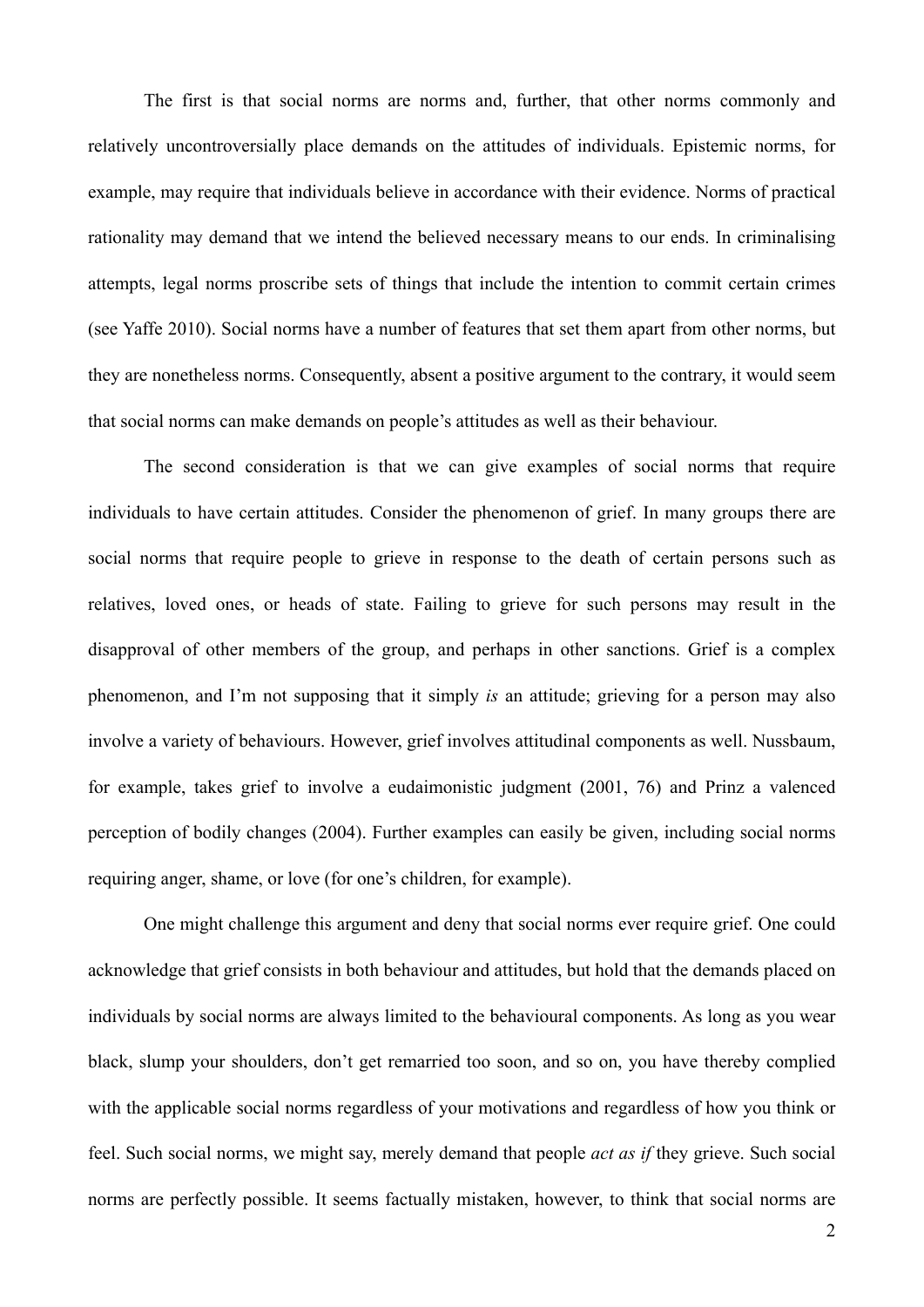always of this kind. In many cases, when we do not, in fact, grieve for the dead but we manage to engage in the requisite behaviour, we may well escape social sanctions. But this is not because we are not in violation of the social norm, it is because we succeed in convincing our social environment that we conform to it when we don't. If we are found out — say, someone reads our diary, or we confide in an untrustworthy friend — disapproval and other sanctions might well follow.

### *3. Two Accounts of Social Norms*

Can existing theories of social norms account for attitudinal social norms? I will start with Bicchieri's view. She first provides the conditions for a social norm to exist:

Let *R* be a *behavioural rule* for situations of type *S*. We say that *R* is a social norm in a population *P* if and only if there exists a sufficiently large subset  $P_{cf}$  of *P* such that, for each individual *i* in *Pcf*,

*Contingency*: *i* knows that rule *R* exists and applies to situations of type *S*;

*Conditional preference*: *i* prefers to conform to *R* in situations of type *S* on the condition that:

(a) *Empirical expectations*: *i* believes that a sufficiently large subset of *P* conforms to *R* in situations of type *S*;

and

(b) *Normative expectations*: *i* believes that a sufficiently large subset of *P* believes that *i* ought to conform to *R* in situations of type *S*;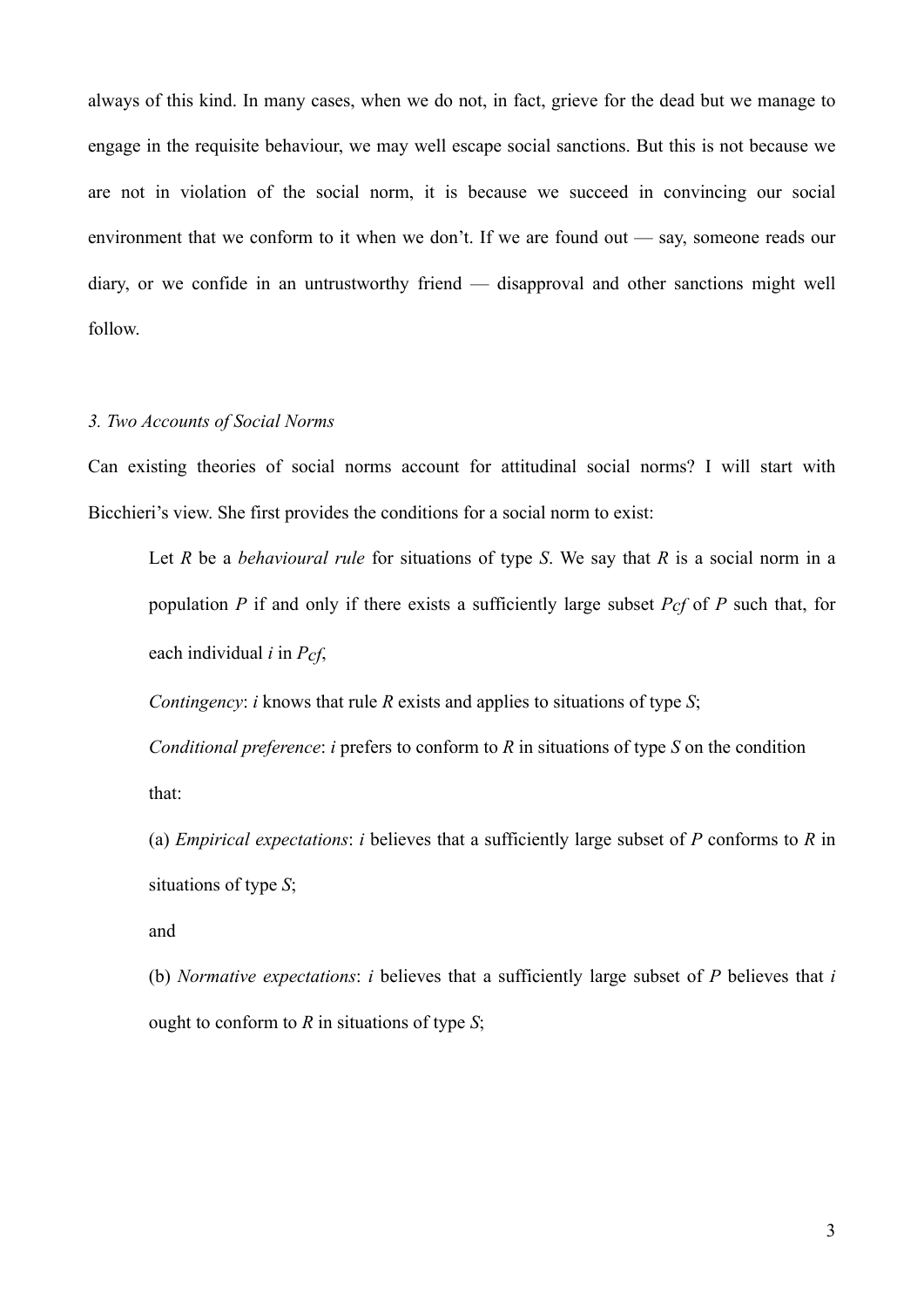She then adds that a social norm *R* does not merely exist but is *followed* by population *P* if there exists a sufficiently large subset *Pf* of *Pcf* such that, for each individual *i* in *Pf* conditions (a) and (b) are met for *i* and, as a result, *i* prefers to conform to *R* in situations of type *S*[.](#page-3-0) [1](#page-3-0)

<span id="page-3-1"></span> An example of a social norm is the rule that one uses a fork to lift solid food from one's plate to one's mouth at dinner. It is not uncommon that, for a group of diners at a table, this rule is a followed social norm. A sufficiently large portion of the people present prefers to use a fork conditional on their belief that sufficiently many others will also use a fork and on their belief that sufficiently many others believe that they should use a fork. This condition is met for a sufficiently large portion of these people, so that they do in fact prefer to use a fork. Were it not for these beliefs, many might prefer to use, at least occasionally, their hands or a spoon.

 The second view I will look at is the one provided by BEGS. According to them, a normative principle *P* is a social norm within group *G* if and only if:

 (i) A significant proportion of the members of *G* have *P*-corresponding normative attitudes;

 (ii) A significant proportion of the members of *G* know that a significant proportion of the members of *G* have *P*-corresponding normative attitudes (2013, 29);

and

 (iii) The *P*-corresponding normative attitudes of the significant proportion of *G* mentioned in (i) and (ii) are for many or most of those individuals grounded, at least in part, in presumed social practices (2013, 72).

To continue with the same example, let the content of *P* be that one should use a fork to lift solid food from one's plate to one's mouth during dinner. For normative attitudes to be *P*-corresponding

<span id="page-3-0"></span><sup>1</sup>These statements of Bicchieri's view are an amalgam of Bicchieri's more formal statement in (2006, 11) and her informal statement in Bicchieri (2017, 34). I have left reference to social sanctions (2006, 11) away since this does not affect my argument.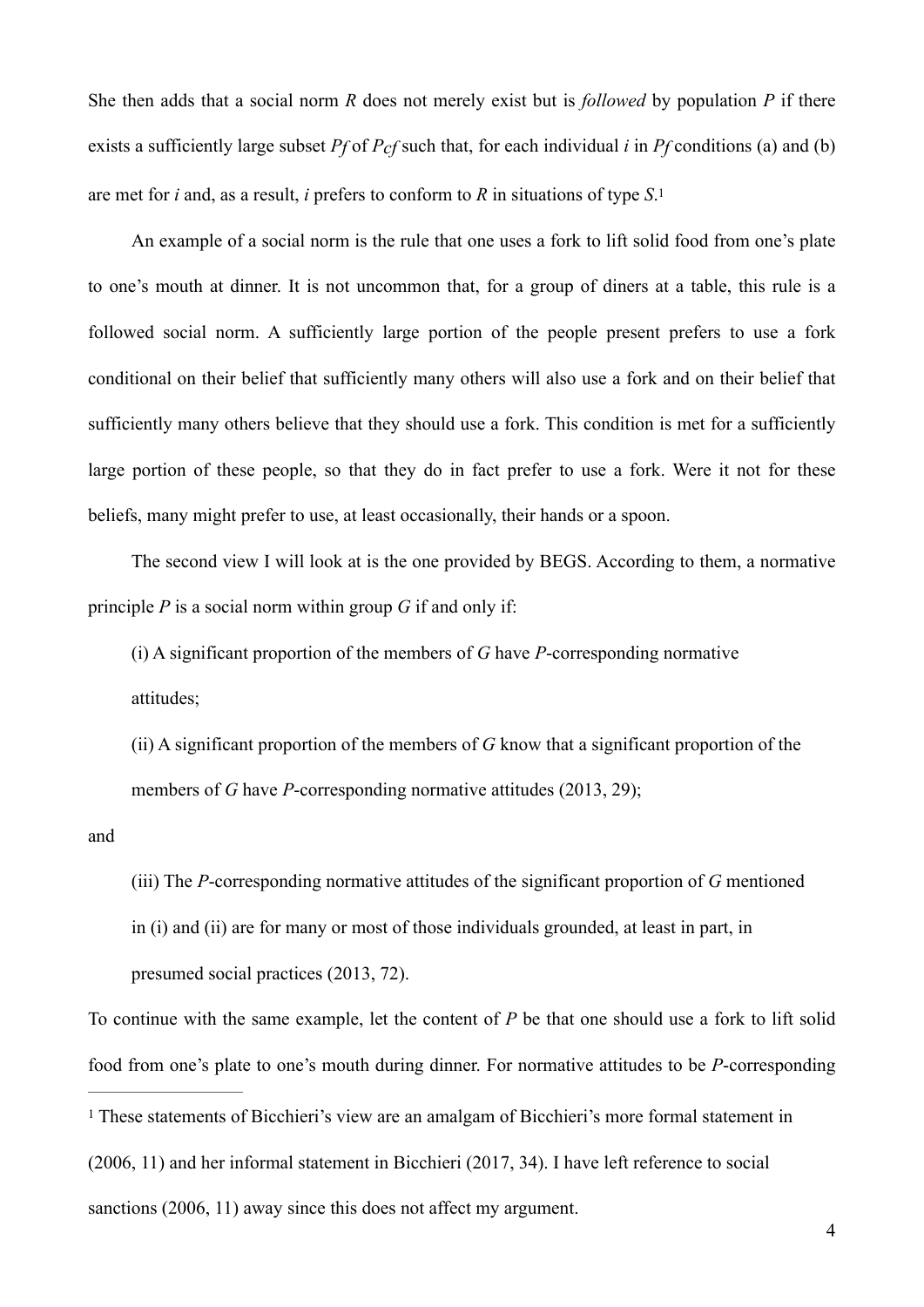is for them to appropriately reflect the content and normative force of *P* (BEGS 2013, 30). BEGS define a social practice, as mentioned in (iii), as:

a regularity in response among the members of a group that is explained, in part, by the presence within the group of pro-attitudes (or beliefs about the presence of pro-attitudes) towards the relevant response that are a matter of (common) knowledge among the members of the group  $(2013, 68)$ .

For example, a group of children may regularly play tag during class breaks. This regularity in behaviour may, in part, be explained by the fact that many of them *like* to play tag and that this is common knowledge among them. There is a social practice of playing tag during class breaks, but there need not be a BEGS-social norm to that effect. For a person's P-corresponding normative attitude to be grounded, for that person, in a presumed social practice is for that person to believe, take, or see that attitude to be justified by the (presumed) existence of that social practice (BEGS 2013, 68-70). For example, I might believe that one ought to use a fork, and I might take that normative judgment to be justified by the (believed) existence of a social practice of using forks.

#### *4. Bicchieri over BEGS*

It would seem that the BEGS view is better able to account for attitudinal social norms than Bicchieri's view. After all, according to Bicchieri, social norms are rules of behaviour so her view is incompatible with the existence of attitudinal social norms. On the BEGS account, on the other hand, social norms are normative principles, and BEGS explicitly endorse the view that such principles can demand attitudes as well as behaviour (2013, 245-259). In this section, I will argue that appearances are deceiving.

 The problem with the BEGS account lies in condition (iii), requiring that the normative attitudes of individuals are grounded in presumed social practices. The problem is that for many kinds of attitudes that are subject to significant social norms, the presence of a social practice of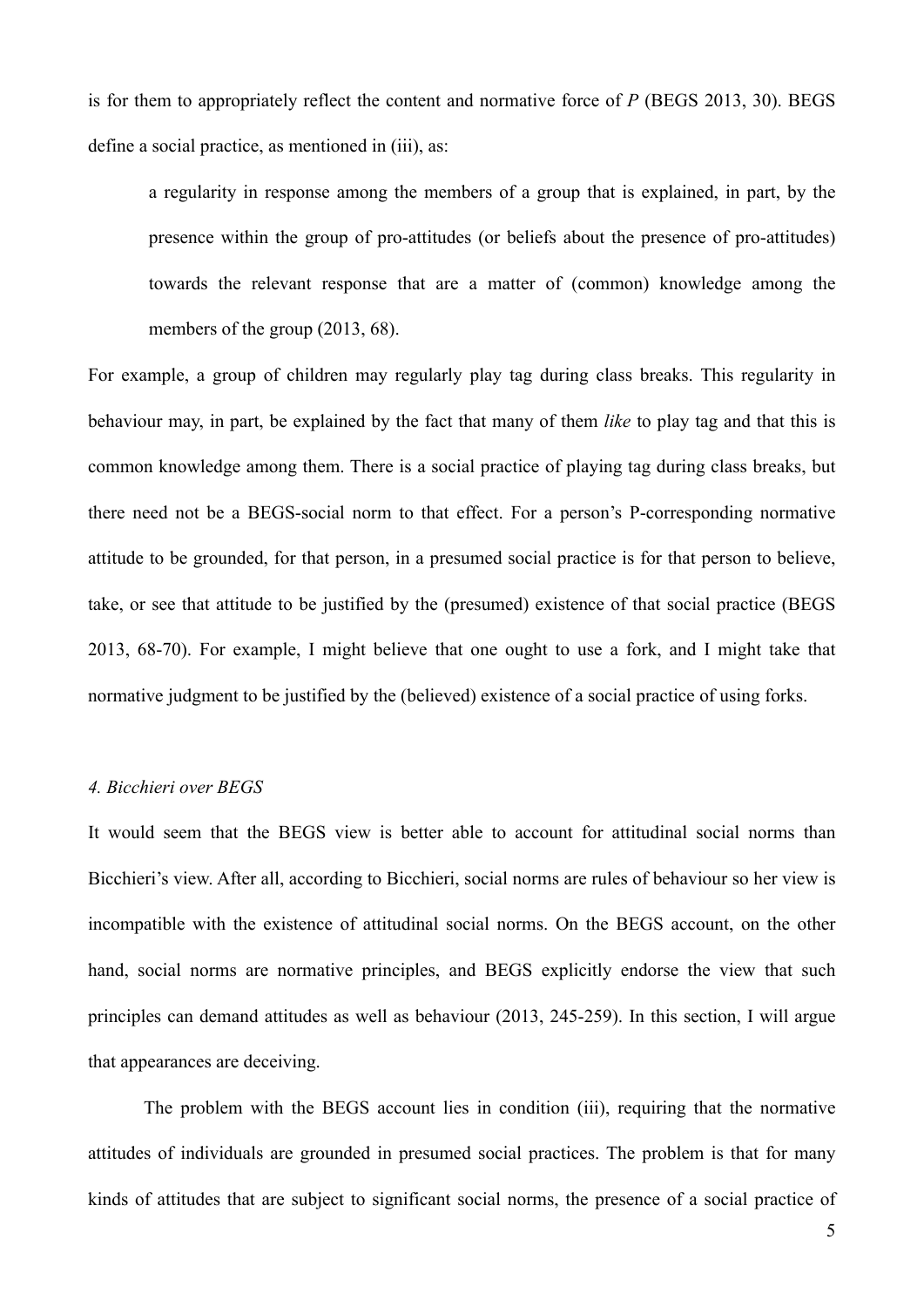having that attitude does not provide justification for the normative principles requiring it. Let the relevant normative principle be that one should grieve for one's relatives when they die. There could well be a social practice of doing so within a given social group, but it would be a mistake to think that the existence of such a social practice justifies the corresponding normative principle. If it is true that we should grieve for our relatives, the reasons for this come from their value as persons, from the value of our relationship to them, from the badness of their death, or from other considerations of this kind, *not* from the (presumed) fact that there is a social practice of grieving forthem.<sup>[2](#page-5-0)</sup> The same can be said for other attitudinal social norms. There may be a social practice of loving one's children, but the reason why one should love one's children lies in their need to be loved, in their humanity, in the value of one's relationships to them, or similar considerations, not in the existence of a social practice of doing so. Likewise, when we should be angry or ashamed, this is because we are wronged, or because we have been revealed to fall short of certain standards, not because there are social practices of having these attitudes.

<span id="page-5-1"></span> The source of this problem is that there are restrictions on the kinds of considerations that can justify normative principles requiring attitudes. These restrictions depend on the kind of attitude at issue. Imagine a participant in an execution by firing squad who knows that one of the shooters is firing a blank. Consider the normative principle that this shooter should believe that *he* is the one firing the blank. Evidence for the proposition that he does can provide justification for this principle (a felt absence of recoil, for example). However, the various advantages there may be to following the principle (say, a reduction in feelings of anxiety or guilt) do not provide such justification. To judge that the shooter should believe that he fires the blank because of such advantages would consequently be mistaken — pragmatic considerations are reasons of the wrong kind for principles

<span id="page-5-0"></span>Under certain circumstances, the existence of a social practice of grief may provide evidence for [2](#page-5-1) the truth or correctness of the normative principle, but BEGS deny that such epistemic justification constitutes grounding (2013, 68).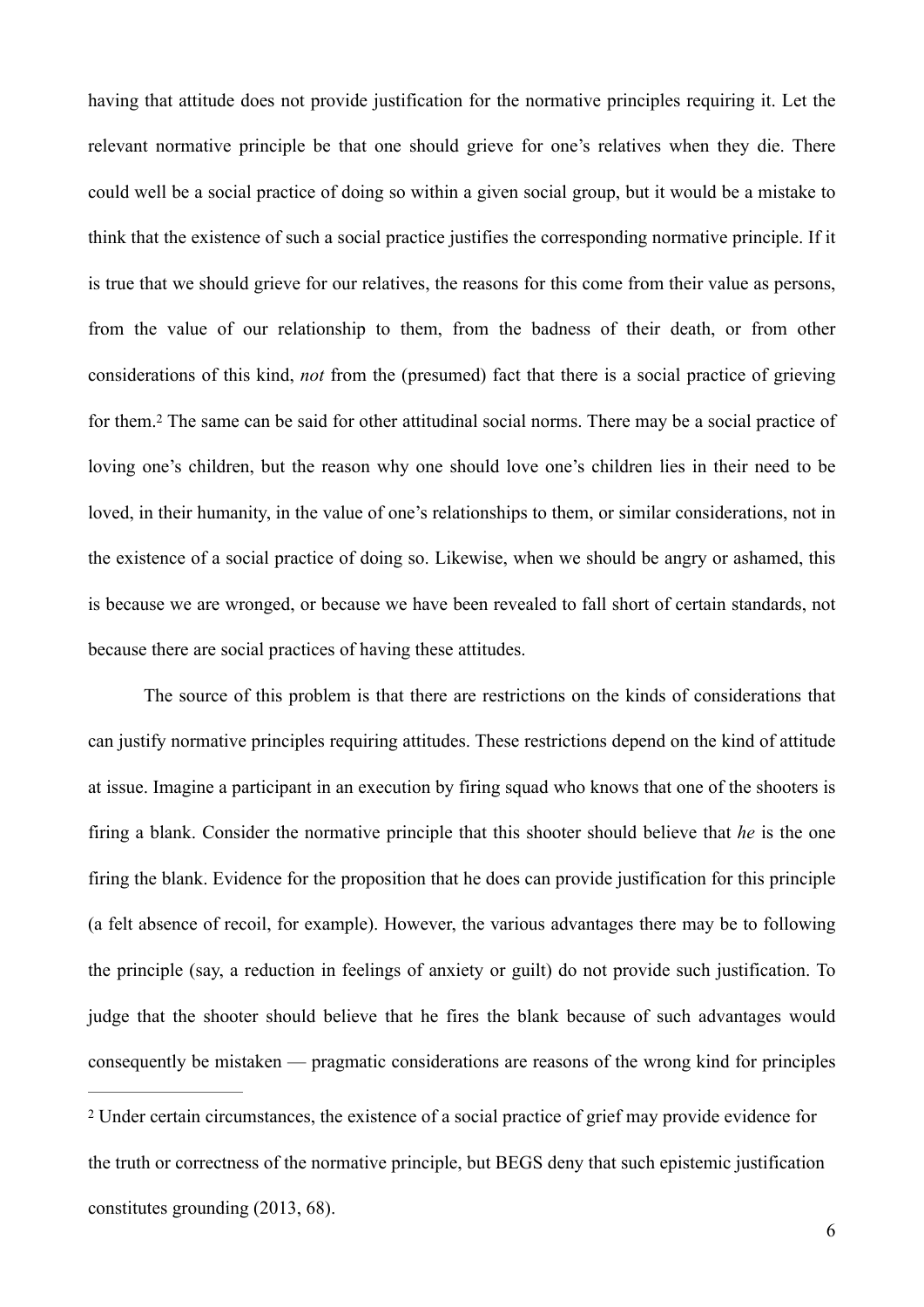requiring belief. Likewise, principles requiring grief, love, anger, or shame can only be justified by specific sets of considerations — having to do with the significance of our loss, with the value of our relationships to the dead and the living, with being wronged, with being exposed, and so on other considerations provide reasons of the wrong kind.[3](#page-6-0)

<span id="page-6-1"></span> Condition (iii) requires that individuals take their principle-corresponding normative *attitudes* to be justified by social practices, not that they take those principles themselves to be so justified. This observation doesn't help avoid the present problem. If the existence of a social practice does not justify a given normative principle, it is difficult to see how this social practice does justify a normative attitude that consists in the endorsement of that principle. Further, condition (iii) only requires that individuals' normative attitudes are *in part* grounded in presumed social practices, so these attitudes can be grounded partly, even primarily, in practice-independent considerations. This also does not answer the problem. The issue is that individuals' normative attitudes are grounded, for them, in social practices that provide no justification for those attitudes; the issue is not that these individuals fail to appreciate whatever practice-independent justification there may be for these attitudes.

 BEGS discuss this issue (2013, 78-81) as a problem for their account of social norms generally, not as a problem for attitudinal social norms in particular. BEGS provide two responses. The first is that condition (iii) only requires that individuals *take* their normative attitudes to be, in part, justified by a social practice; the social practice need not in fact provide any justification for those attitudes. This means that the existence of attitudinal social norms requiring grief, love, anger, shame, and the like is compatible with the claim that social practices do not provide justification for the corresponding normative attitudes. The price of this response, of course, is that it requires the attribution of widespread error to the members of any social group in which there are such

<span id="page-6-0"></span><sup>&</sup>lt;sup>3</sup>Principles requiring behaviour, by contrast, can typically be justified by all kinds of practical considerations.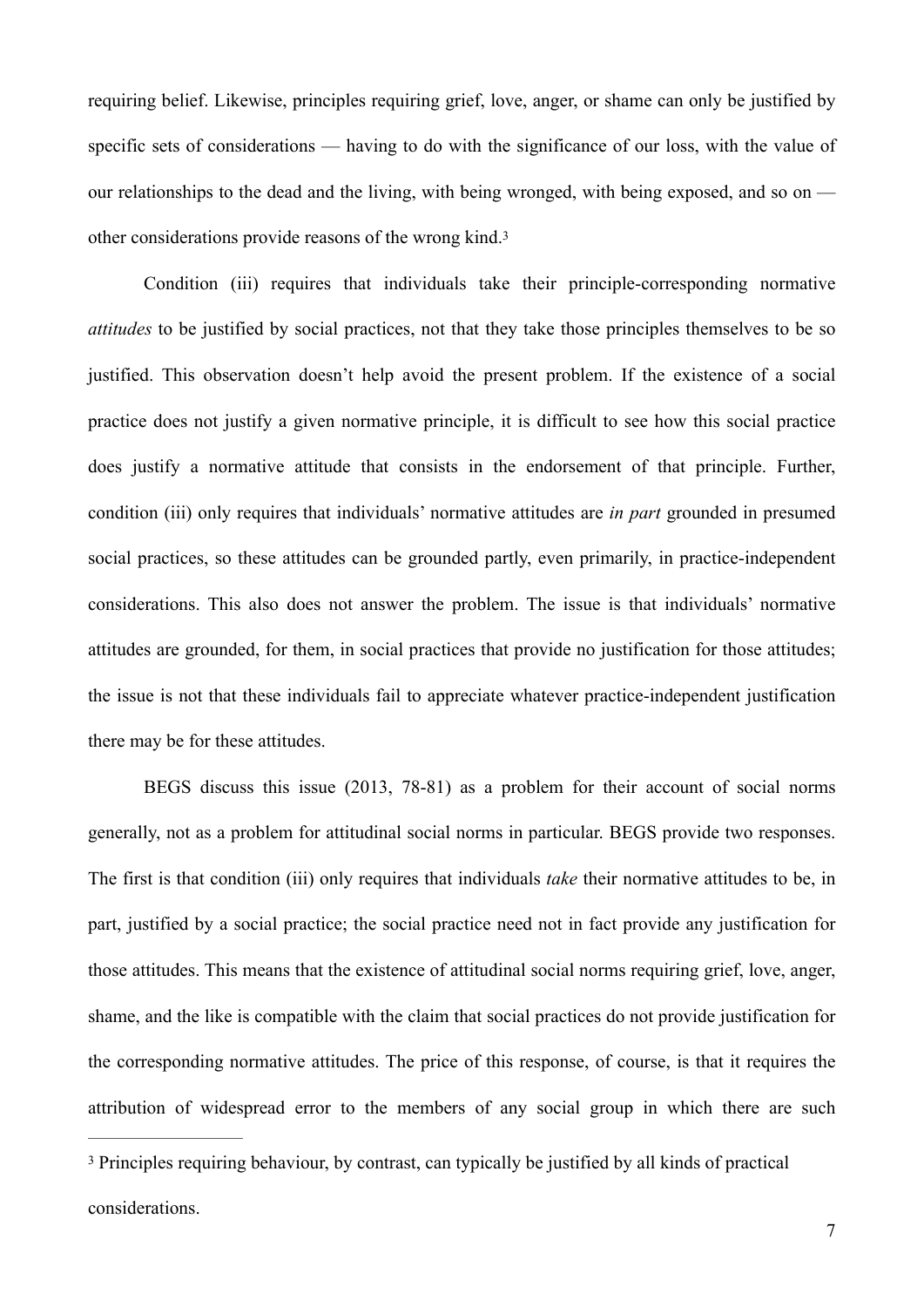attitudinal social norms. The problem here is the *kind* of error that is being ascribed. Take a social norm that demands that one is disgusted by the touch of members of certain racial or caste groups. It wouldn't be problematic to ascribe to those who follow this norm the mistaken view that there is justification for the normative principle that one should be disgusted by the touch of specific group members. After all, it would not be surprising if followers of this norm rationalise their attitudes. The BEGS account, however, requires ascription of the specific idea that this normative principle is justified (in part) by the existence of a corresponding social practice — a consideration of the wrong kind for justifying principles requiring disgust.

 Their second response is that social practices can provide justification for normative principles, based on the value of those social practices. Even if it is not intrinsically better to use a fork rather than a spoon or chopsticks, a social practice of using a fork may be valuable. It may, for example, help us discriminate between those who are worthy of social inclusion and those who are not, or it may support the mutual expression of a sense of affinity with one another (BEGS 2013, 80). The value of social practices can in turn provide justification for the associated normative principles. This does not answer the key issue of attitudes imposing restrictions on the kinds of considerations that can justify normative principles requiring those attitudes. To be sure, there may be normative principles that require attitudes such that the value of an underlying social practice may justify those principles. But there are all kinds of attitudes for which this isn't the case, and it isn't true for my main examples: the (possible) value of social practices of grieving for the dead or loving one's children does not justify normative principles requiring those attitudes.

 Bicchieri's theory, I will now argue, better accounts for attitudinal social norms, provided we amend the theory in one crucial way. As it stands, Bicchieri's theory cannot account for attitudinal social norms at all because it conceives of social norms as rules of behaviour. This restriction to rules of behaviour is, however, simply a starting point of her theory; it is not a position for which she provides a substantial argument, nor is it required to make the rest of the view

8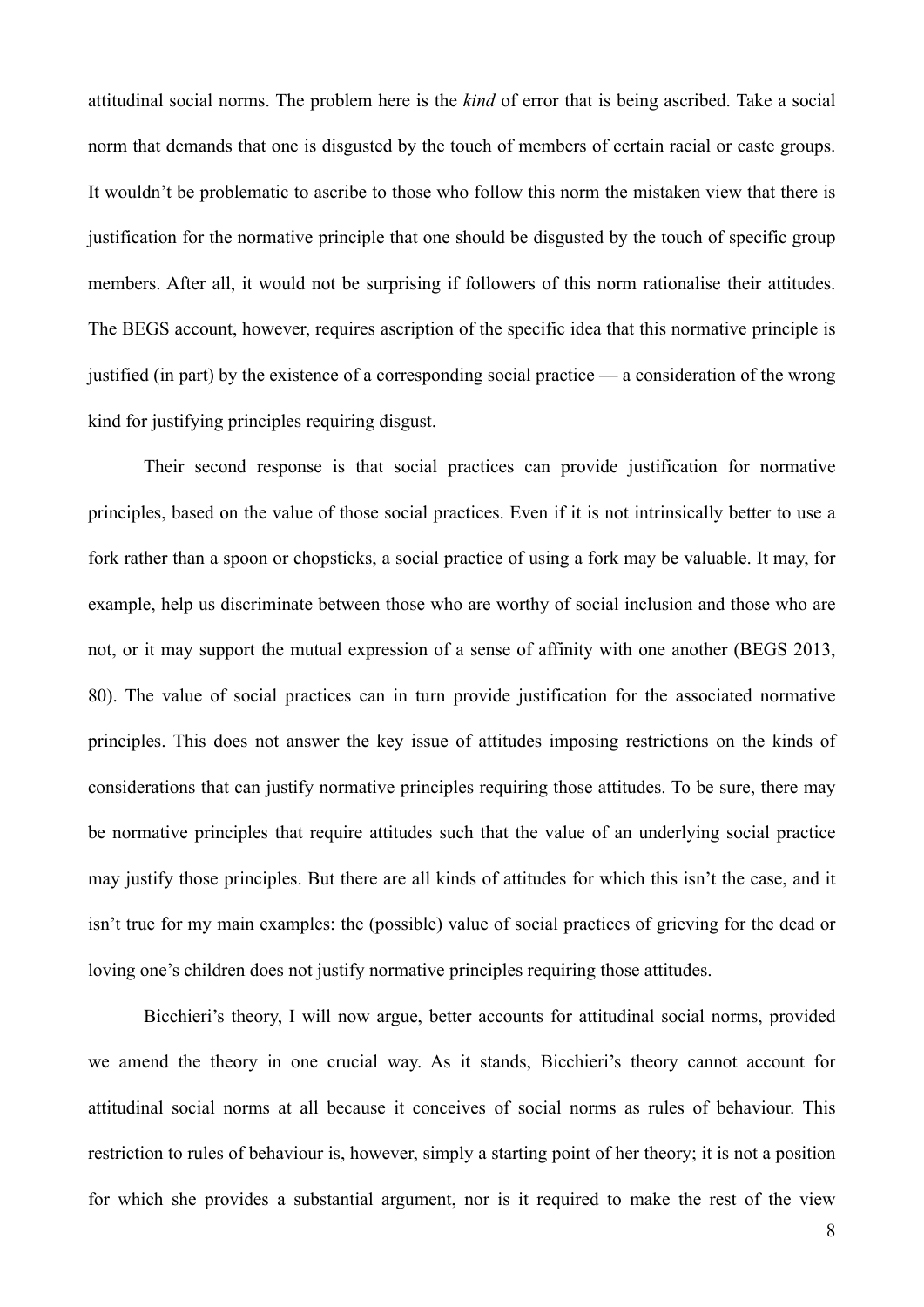function. We can amend the theory in a straightforward way, allowing social norms to be constituted not just by behavioural rules but also by rules requiring various kinds of attitude, leaving the rest of the theory exactly as it is.

Let *R* be the rule that one gets angry when spat on. When *R* is a followed social norm in a given population, sufficiently many members of the population (conditionally) prefer to conform to *R*. This is the first key difference with BEGS: on their view, social norms are patterns of normative attitudes corresponding to normative principles; on Bicchieri's view they are patterns of nonnormative preferences to conform to rules. The second key difference between the two views lies in how they account for the conditionality of social norms; for the idea that social norms are complied with in a given social group because they are accepted or endorsed in that group. On the BEGS view, conditionality is reflected in the fact that individuals take their *P*-corresponding normative judgment to be justified by the existence of a social practice. Bicchieri's view accounts for conditionality by holding that individuals prefer to conform to *R*, conditional on their belief that sufficiently many others also conform and on their belief that sufficiently many others believe that they should conform.

 These differences with the BEGS account allow Bicchieri to avoid its problems. If there is a followed social norm requiring people to be angry when spat on, then many of the members of that population have a preference for being angry when spat on, where this preference is conditional on their empirical and normative expectations. Having such a preference does not entail the mistaken view that these empirical and normative expectations constitute justification or provide reasons for being angry when spat on (or for the claim that one should be angry when spat on). There is no inconsistency in *wanting* to be angry in order to be in step with one's fellows, while at the same time thinking that the only *reason* why one should be angry, in the circumstances, is that one was slighted. In this way, Bicchieri's amended view can account for attitudinal social norms without having to attribute widespread error to those who follow them. This is not to say that attitudinal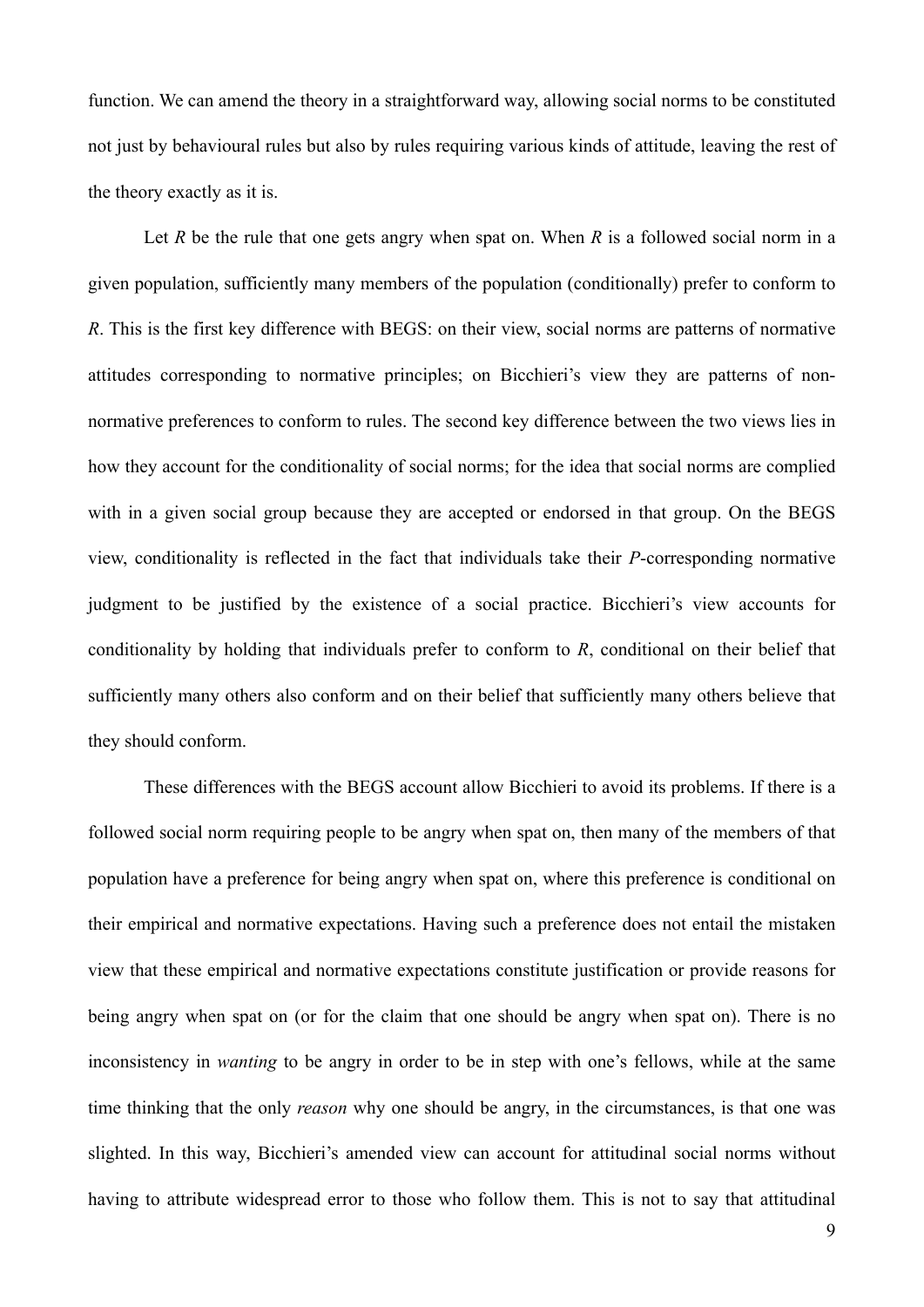social norms can only demand attitudes that are independently justified. Again, take social norms requiring disgust along racial or caste lines; assuming that such attitudes are unjustified, individuals may nonetheless have a conditional preference to display them. Those who conform to such a social norm would be making a kind of mistake: they are disgusted by something they shouldn't be disgusted by. It is no cost to Bicchieri's view, however, to attribute error in such cases. After all, the view accurately reflects the fact that, in these cases, social norms make unreasonable demands of individuals, and it doesn't construe individuals as taking their attitudes to be justified by the wrong kind of considerations.

 One might have the following concern for the resulting picture of attitudinal social norms. If a social norm demands an attitude like grief, love, or shame, then if my arguments are sound, individuals' empirical and normative expectations do not generally provide justification for those attitudes. This means that there are two possibilities: either the required attitude is justified, but then this is so for reasons independent of the existence of the social norm; or the required attitude is not justified, in which case the existence of the social norm does not change this fact. It may now seem that attitudinal social norms are either superfluous or impotent. If people have independent justification for the required attitude, they may conform to the norm but would do so for normindependent reasons. If they don't have such justification then they cannot simply adopt attitudes of grief, love, or shame just because they prefer to have those attitudes.

 This objection is mistaken. On the one hand, it is often important to have norms requiring attitudes or behaviour even when the individuals subject to it have sufficient norm-independent reason to conform to the rule. It makes sense to have a legal norm against killing persons, for example, even if most or all individuals have sufficient moral reason not to kill persons. One reason to have such norms is that they may provide motivation to conform to the rule in situations where people fail to be motivated by their moral reasons. On the other hand, even if we cannot respond to a preference to conform to an attitudinal rule by simply adopting the attitude, there are many other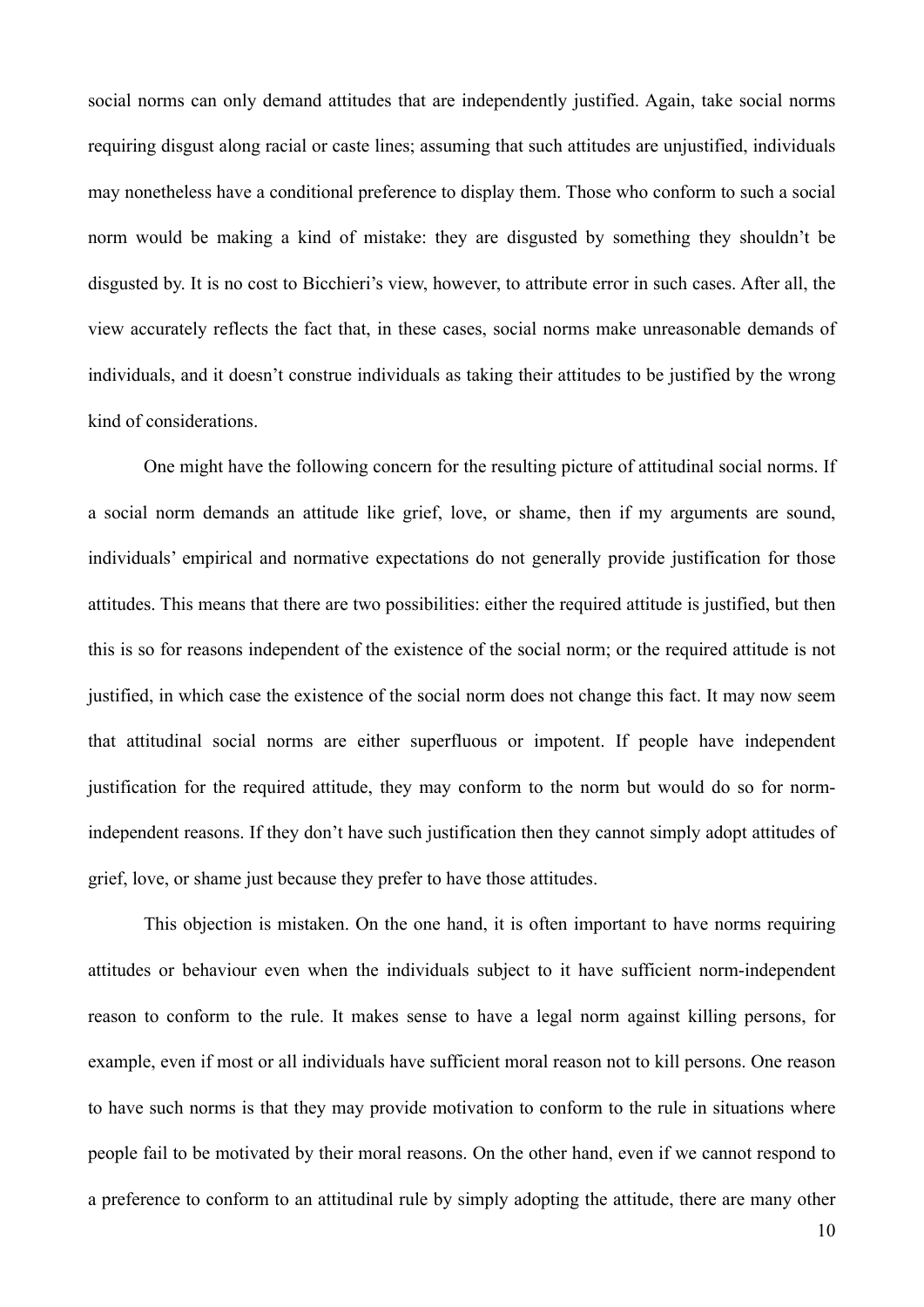ways we can try to satisfy our preference. Suppose I prefer to be angry with another person because of my empirical and normative expectations, but I neither have nor take myself to have good reason to be angry with that person. I could try to induce anger with this person by, for example, reflecting on past instances in which she has wronged me, by imagining that she did wrong me, by talking to others in the hope they will convince me that I have reason to be angry with her, and so on.

## *5. Conclusion*

I have argued that the BEGS theory of social norms cannot properly account for attitudinal social norms and that Bicchieri's view, with one key adjustment, can. I close with two further observations. The first is that my argument turns on two key differences between these accounts. First, the attitudes central to the constitution of social norms are preferences on Bicchieri's view and normative attitudes on the BEGS account. Second, conditionality is understood as conditionalisation on empirical and normative expectations by Bicchieri and as grounding in social practices by BEGS. These differences naturally go together, but it does invite the question of whether they can be pulled apart to generate a wider range of options for understanding social norms. Second, proponents of the BEGS account may wish to respond to my arguments by accepting the kind of error-ascription I consider problematic. In this case, my discussion identifies a way in which the disagreement between these two views can be evaluated empirically. The BEGS view predicts that if many or most people become convinced that their normative attitudes are not justified by a corresponding social practice, the social norm disappears. Bicchieri's view predicts that social norms can persist despite the widespread presence of such beliefs.[4](#page-10-0)

<span id="page-10-1"></span><span id="page-10-0"></span><sup>&</sup>lt;sup>4</sup>I'm grateful to the editors and two anonymous referees for this journal, to Lauren van Wietmarschen, and to the participants in the UCL-NYU New Directions in Political Philosophy Workshop for helpful comments on this article.